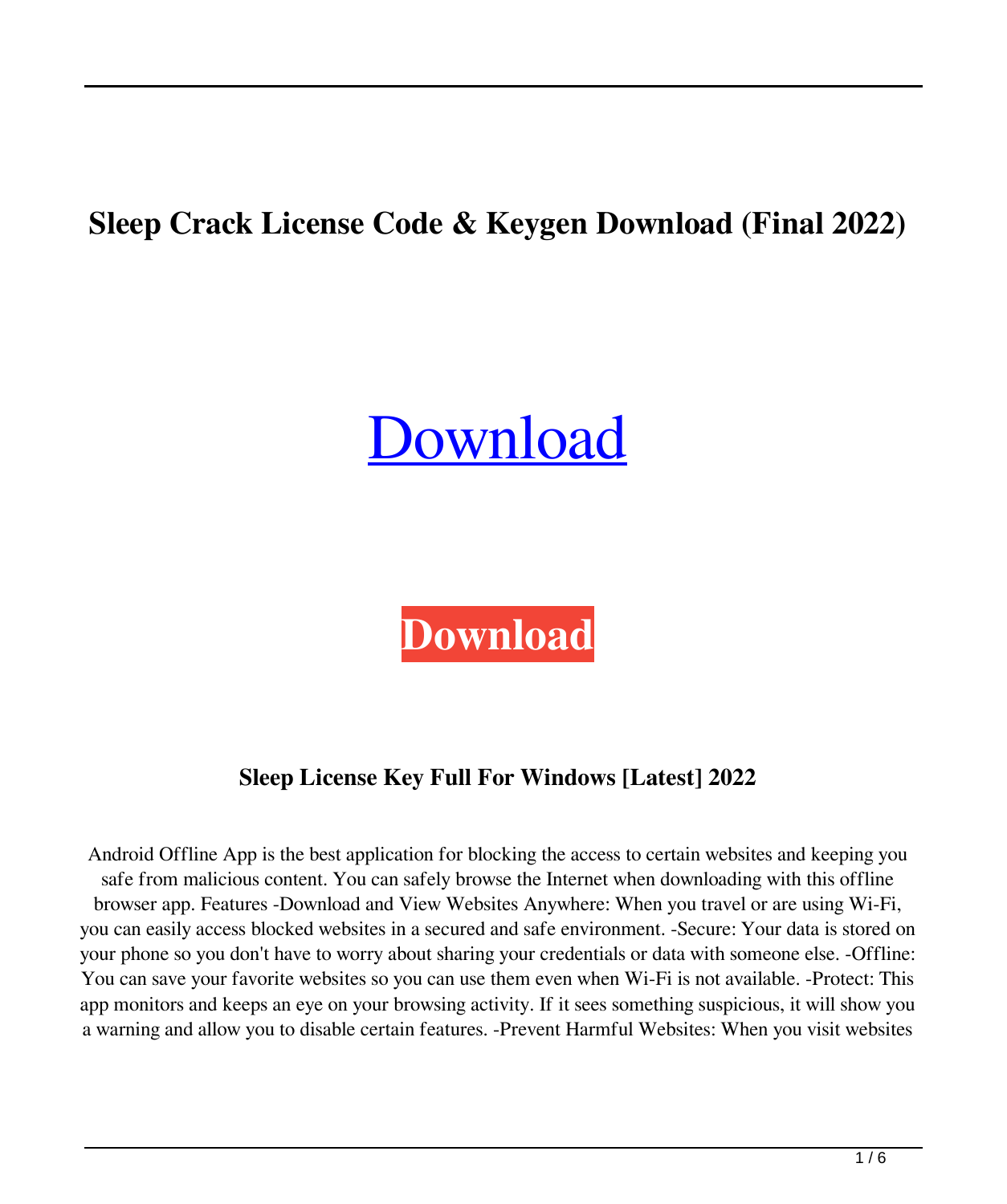with unwanted content, your phone will warn you and block access to them in case you're not signed in.

-Keeps a Log: You can easily view and manage all blocked sites and make a note of them for later. -Blocks URLs: You can add and edit websites that should be blocked using this offline app, adding them as you go along. -Take Screenshots: It allows you to take a screenshot of the currently loaded website, enabling you to take notes or make a quick note of something before you visit the site. -Blocks Updates: When you see a site trying to make unauthorized changes, you can block them by removing the site from your app list. -Create Filter Lists: You can create lists of websites that you don't want to visit. This way you won't have to go through the hassle of finding a website you want to visit and blocking it every time you want to access it. -Scheduler: You can plan and make sure to visit certain websites at a time you

want. -Set to Allowed: You can allow specific websites to be visited by changing their status from blocked to allowed. -Saved Favorites: You can save a list of websites that you want to visit in the future, making it even easier to find and visit. -Time Settings: You can set the time so you can start your day or browse websites at night when the Wi-Fi is turned off. -Permissions: All the necessary permissions are being requested in order to use the app, so your data and information are kept safe and private. -Built-in Browser: You don't need

#### **Sleep Crack + Activation Code Free**

● Instead of using the command-line functionality, it can also be accessed through the KEYMACRO program. ● The utility is capable to interpret the input in seconds, minutes, hours, days, years, and milliseconds.  $\bullet$  The maximum waiting time you can generate is less than 49 days.  $\bullet$  It allows you to pause an executing program and start a new one at any desired time. PROGRAM Characteristics: ● It supports 32-bit and 64-bit operating systems.  $\bullet$  It is absolutely free of charge and does not require any specific setup.  $\bullet$  It is capable to function in both Windows and Linux.  $\bullet$  It is available to be executed under both the 32-bit and 64-bit versions of the operating systems.  $\bullet$  It can be used for any process that has access to the command line. ● It can be invoked via the command line or through the KEYMACRO program. ● The utility is capable of pausing the execution of a process and automatically restarting it at a later time. ● It allows you to pause a process without having to manually edit the underlying process's configuration.  $\bullet$  It can be used for the following:  $\bullet$  Easy access to specific tasks that the command-line is not suitable for  $\bullet$  Easy pause of any process  $\bullet$  Easy restart of a paused process  $\bullet$  Simplifying any development cycles that are too time-consuming or simply in need of some calibration ● Automating the startup and shutdown processes of a device ● Removing any unnecessary services from your computer or server  $\bullet$  Reducing the amount of time your system consumes or allows for other applications to use  $\bullet$ Automating any action from your laptop or PC that consumes time and requires calibration ● Allows you to wake up or pause your computer system on demand ● Avoid the downtime and intervention of your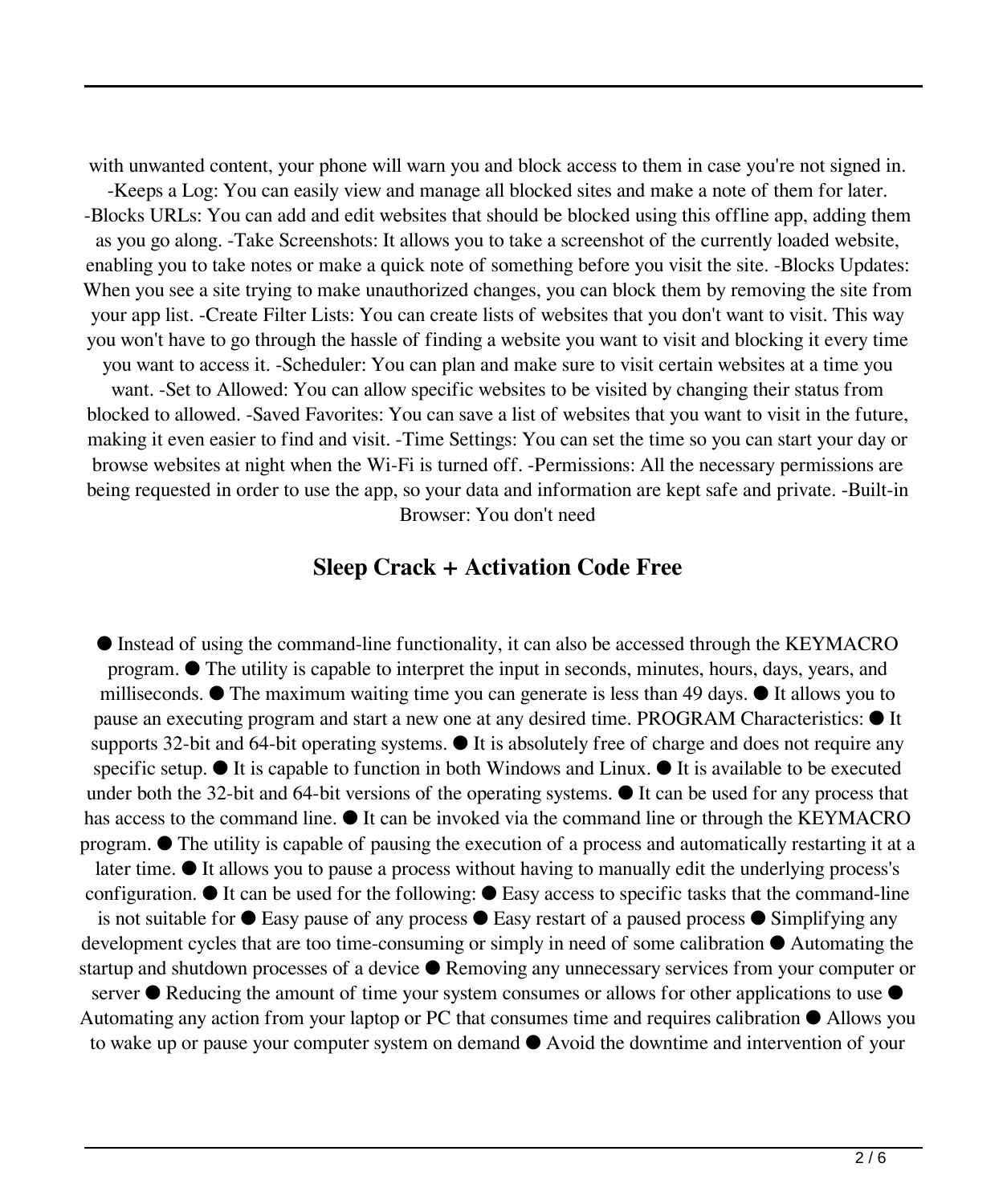coworkers while your laptop or PC is undergoing maintenance ● Sets the specific time interval for you to Sleep Free Download, instead of using Sleep -s command ● Lets you know the exact time a process will pause ● Calibration of your CPU, RAM, and GPU ● User-friendly interface ● A few other advanced features not available in Sleep -s command Key Macro Usage: ● You can use the Sleep command and Sleep -s command interchangeably. ● You can initiate Sleep from the command line or through the KEYMACRO program.  $\bullet$  You can pause any existing process or automatically restart a paused process. ● You can initiate the process for 81e310abbf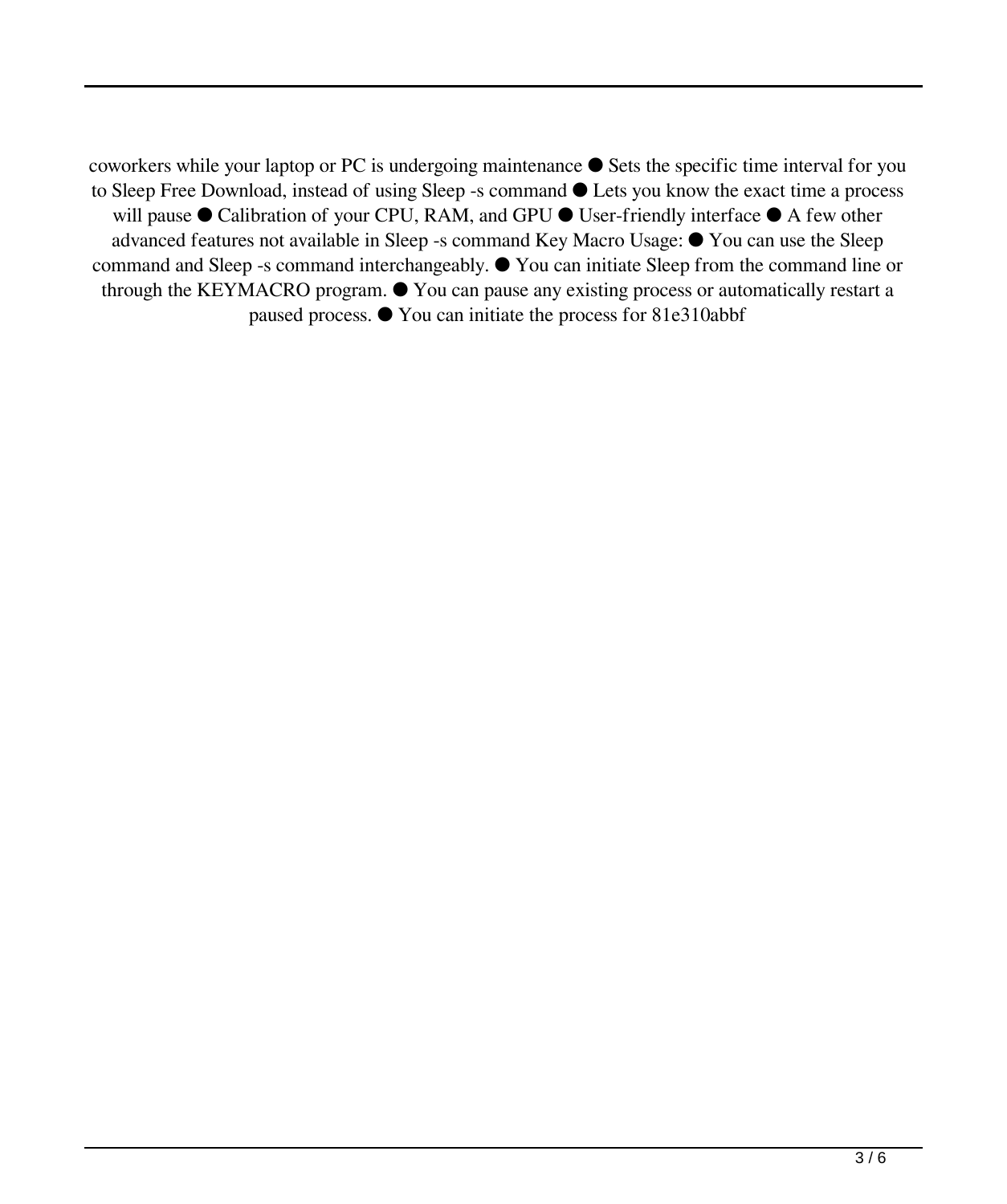### **Sleep Crack+ With Key Free**

You can initiate sleep for five seconds, one minute, half an hour, one hour, or an entire day. 1. Type the corresponding time interval and press Enter. 2. Next, you need to specify the unit for your time interval. 3. Use the next input format: real input real output integer input integer output hex input hex output binary input binary output sleep 10 will generate a 10-second pause. sleep 1m will generate a 1-minute pause. sleep 6h will generate a 6-hour pause. sleep 1y will generate a 1-year pause. sleep 10y will generate a 10-year pause. sleep 1.y will generate a 1-year pause. sleep.y will generate a 1-minute pause. sleep 1.0 will generate a 1-second pause. sleep 0.0 will generate a 0-second pause. sleep -1 will generate a pause of 1 millisecond. sleep 0.000 will generate a pause of 10 milliseconds. sleep 0.0000000 will generate a pause of 0.001 seconds. sleep -.1 will generate a pause of 0.9 milliseconds. sleep -2.3 will generate a pause of 0.9 milliseconds. sleep.9 will generate a pause of 0.9 milliseconds. sleep 1/1 will generate a pause of 1 second. sleep 1.9 will generate a pause of 1 second. sleep 1.99 will generate a pause of 1 second. sleep 20.99 will generate a pause of 1 second. sleep 20/20 will generate a pause of 20 seconds. sleep 22/22 will generate a pause of 22 seconds. sleep 21.1 will generate a pause of 21 seconds. sleep 2.1 will generate a pause of 2 seconds. sleep 2/2 will generate a pause of 2 seconds. sleep 2.0 will generate a pause of 2 seconds. sleep 2.0.0 will generate a pause of 2 seconds. sleep 2e3 will generate a pause of 2 seconds. sleep -0.1 will generate a pause of 0.9 milliseconds. sleep -0.01 will generate a pause of 0.1 seconds. sleep -1e-1 will generate a pause of

#### **What's New in the Sleep?**

\* A powerful component for addressing \* A programmable software for online address completion \* A fast and easy software that does not require any user intervention \* A software for the automatic generation of full addresses, postal codes and geographical coordinates, supported by powerful and reliable options \* A useful tool for addressing all the fields of a format \* A useful software for addressing in multiple fields \* A powerful tool for online address completion \* A tool for the automatic generation of full addresses, postal codes and geographical coordinates \* A program for the automatic generation of full addresses, postal codes and geographical coordinates \* A program for the automatic generation of full addresses, postal codes and geographical coordinates \* A powerful component for addressing Batch Postcode is a powerful application for addressing that helps you quickly and easily complete the address fields in a format. For this purpose, it is based on a first part in which it performs a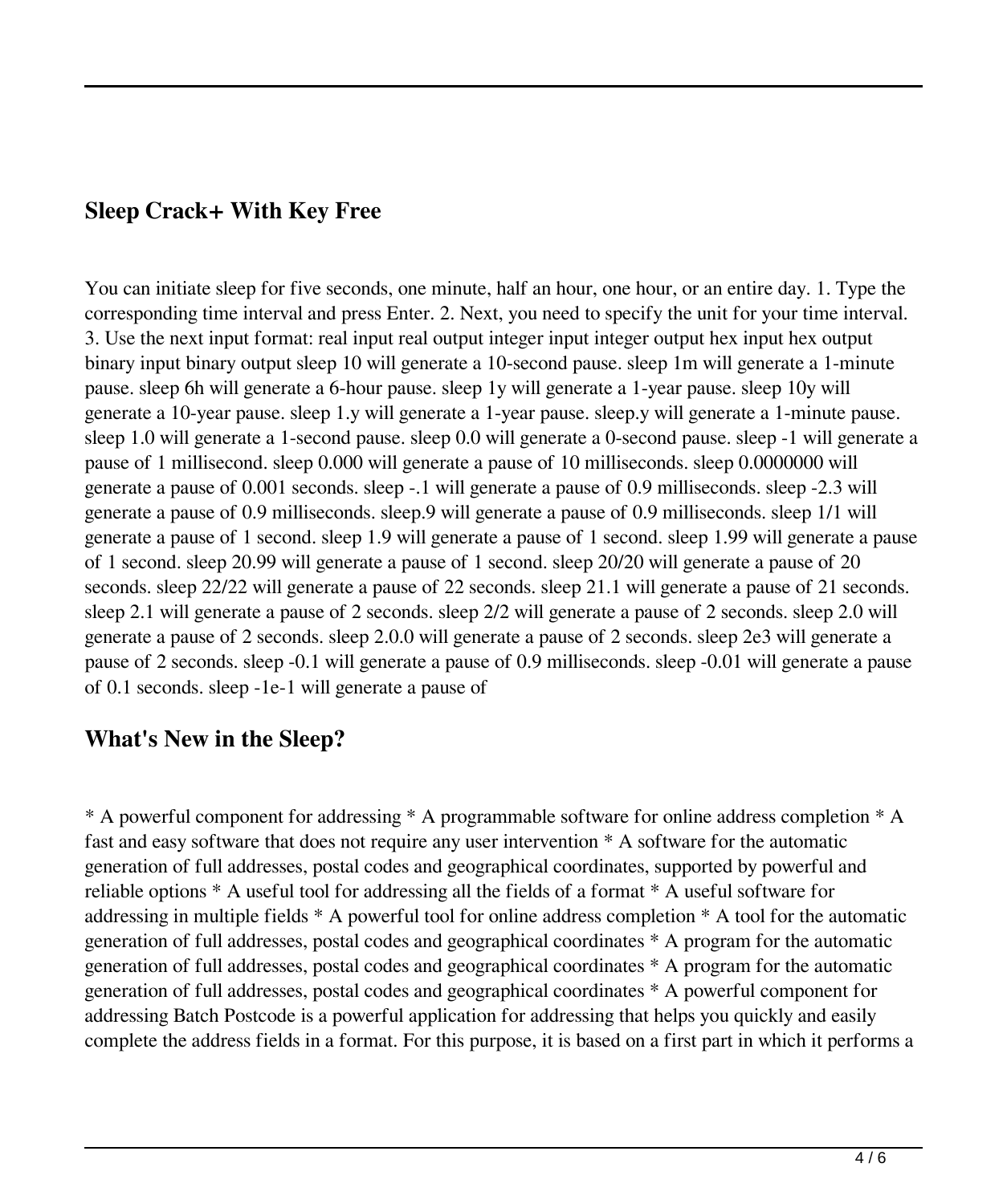deep search on the Internet for your address, then it adds the results to your addresses list. It supports the following fields: \* Property No \* Property Street Name \* City \* Postcode \* Area \* Country \* ZIP code \* ZIP code test \* The coordinates of your postal address, as a GPS location It is also suitable for performing the following tasks: \* Generating full addresses, postal codes and geographical coordinates \* Generating full addresses, postal codes and geographical coordinates from street names \* Automatic online completion \* Random addresses \* Exact address \* Address with no number Batch Postcode Features: \* Basic of the program has a toolbar with the following components: 1. Import 2. Check 3. Fill out 4. Complete 5. Address book 6. Options 7. Import \* Export \* Search \* Start address, for online completion \* Addresses: House, shop, road, street \* Get address by name \* Post code \* Address in the address book \* Search by name \* Search by street \* Search by postcode \* Search by area \* Search by coordinates \* Search by coordinates in a street name \* Search by coordinates in a postcode \* Search by coordinates in an address book \* Search by coordinates in a country \* Fill in coordinates \* Fill out address \* Scan address for scanning \* Inverse address for filling out \* Select to fill in coordinates \* For writing address \* For writing postcode \* GPS location coordinates \* Search for coordinates in address \* Inverse of coordinates \* For writing coordinates \* Fill out coordinates \* Export to clipboard \* Select all coordinates \* Select all coordinates in an address \* Select to write coordinates \* For writing address \* For writing postcode \* For writing coordinates \* Fill out coordinates \* For writing address book \* For writing coordinates \* Import from Excel file